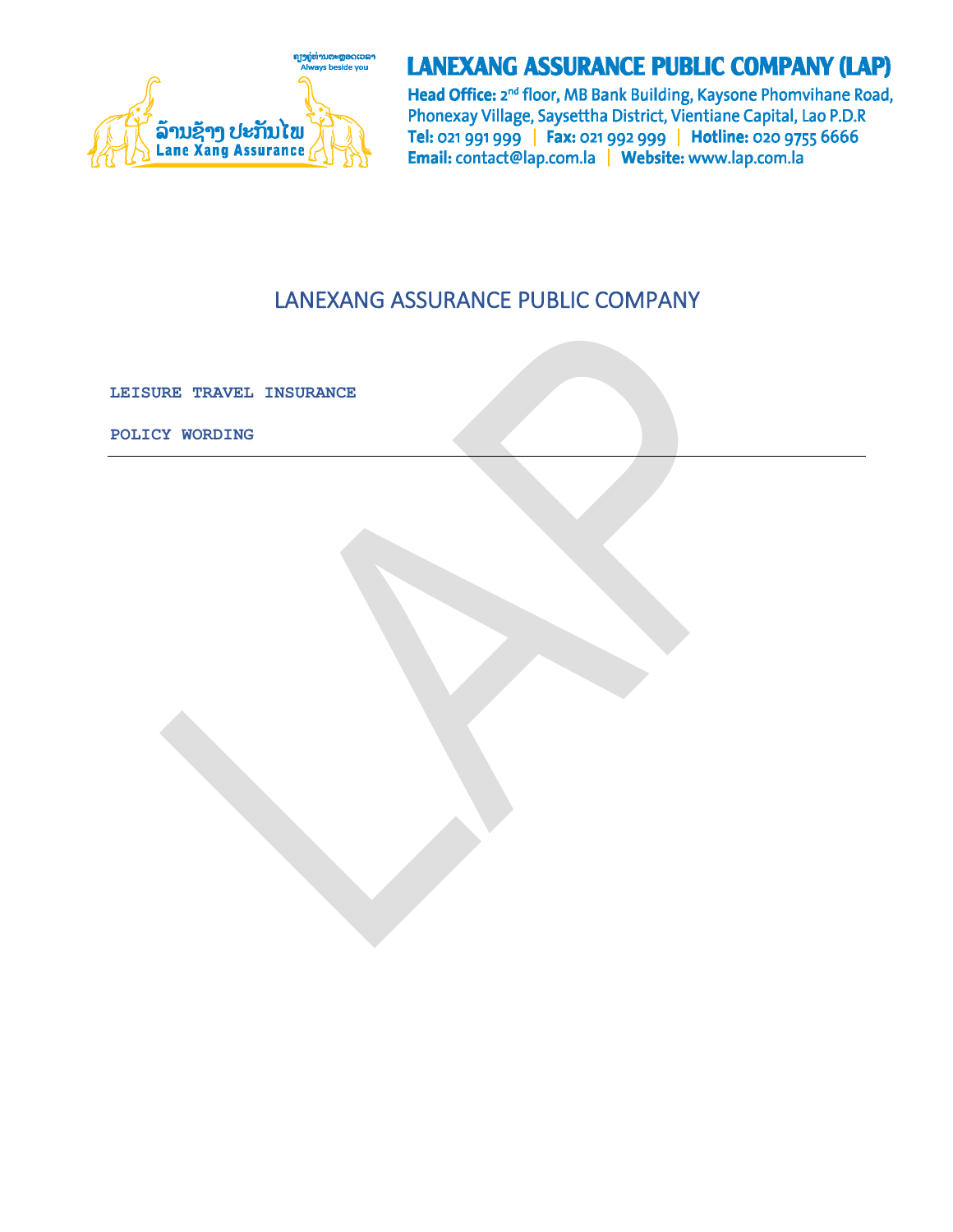#### **SECTION I: COVERAGES**

#### **1. DEFINITIONS**

**ACCIDENT/ACCIDENTAL** refers to an immediate unexpected event caused by outside factors causing Accident to the Insured.

**AIRCRAFT** refers to fix-winged aircrafts.

**AIRLINE** refers to an aircraft operating only between established and recognized commercial airports or licensed commercial heliports and includes publicly or privately chartered flights by a licensed operator.

**APPOINTED ASSISTANCE COMPANY** refers to a company appointed by Lanexang Assurance Public Company to provide the Insured with travel assistance and medical emergency services.

**BAGGAGE** refers to luggage bags or other kind of bags being checked in and under the care of physical control of the Common Carrier, but excluding golf/sports or musical equipment or bags containing golf, sports or musical equipment.

**COMMON CARRIER** refers to any form of air, land or water transport which is operated by a licensed carrier authorized to provide transportation services to individuals travelling as fare-paying passenger and which is operated only on fixed established routes as part of a scheduled regular transportation service and includes aircraft operated by airlines and excludes Public transportation.

**DEDUCTIBLE** refers to the amount of any claim which Insured must pay themselves.

**EFFECTIVE DATE** refers to the Policy Commencement Date or Date of the Insured's first enrollment into the Policy, whichever is the later.

**ILLNESS** refers to sickness or disease contracted by the Insured during the Trip.

**INSURED** refers to natural person or legal entity that purchases an Insurance Policy, and in some cases an insured can be a policy owner as well as an insured person.

**MEDICAL EXPENSE** refers to the services fee that the Hospital or Medical Center charges Insured that are considered Normal and Customary while he/she is their Inpatient.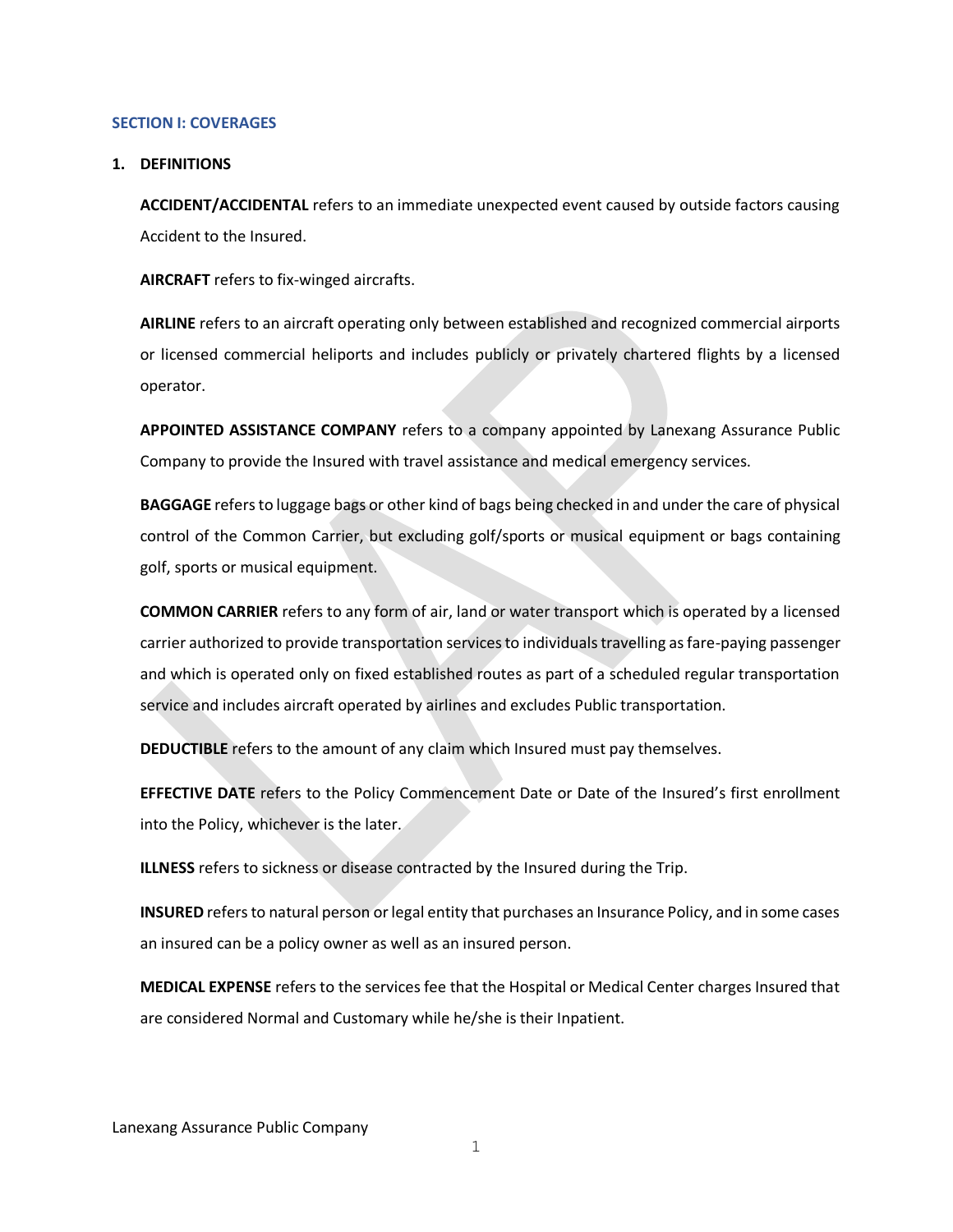**MEDICAL PRACTITIONER** refers to a person who has a medical degree, is licensed or registered in the country which they operate and is accredited by a medical board or equivalent organization to render medical services, except of Family Members.

**LOSS OF SIGHT** refers to a physical condition where the Insured is completely blind and cannot be cured.

**PERIOD OF INSURANCE** refers to the period of cover shown in the Policy Schedule for which the appropriate premium has been paid.

**PERMANENT DISABLEMENT** refers to Injury which:

- i. falls into one of the categories listed in the Scale of Permanent Disablement Benefits Table.
- ii. having lasted for a continuous period of twelve (12) calendar months from the date of the Accident entirely prevents the Insured from engaging in gainful employment of any and every kind and from which there is no hope of improvement.

**PREMIUM** refers to amount paid by an insured to an insurer under an Insurance Policy as consideration for the obligations assumed by the insurer.

**REASONABLE AND CUSTOMARY CHARGES** refer to charges or fees which are generally prevailing and of normal standard for the medical condition concerned at the country and city where the insured is treated.

**THE COMPANY** refers to Lanexang Assurance Public Company.

**TRAVELING ROUTE** refers to the journey between Republic of the Lao People's Democratic Republic and Thailand that is in line with the itinerary, as passenger of a commercial airline including scheduled transit for refueling and flight connection or by any other common carrier.

**TRIP** refers to the period between the Commencement of Cover and Expiry of Cover. Any one trip is limited to 90 days.

**COVID-19** Coronavirus disease 2019 (COVID-19) is an infectious disease caused by severe acute respiratory syndrome coronavirus 2 (SARS-CoV-2).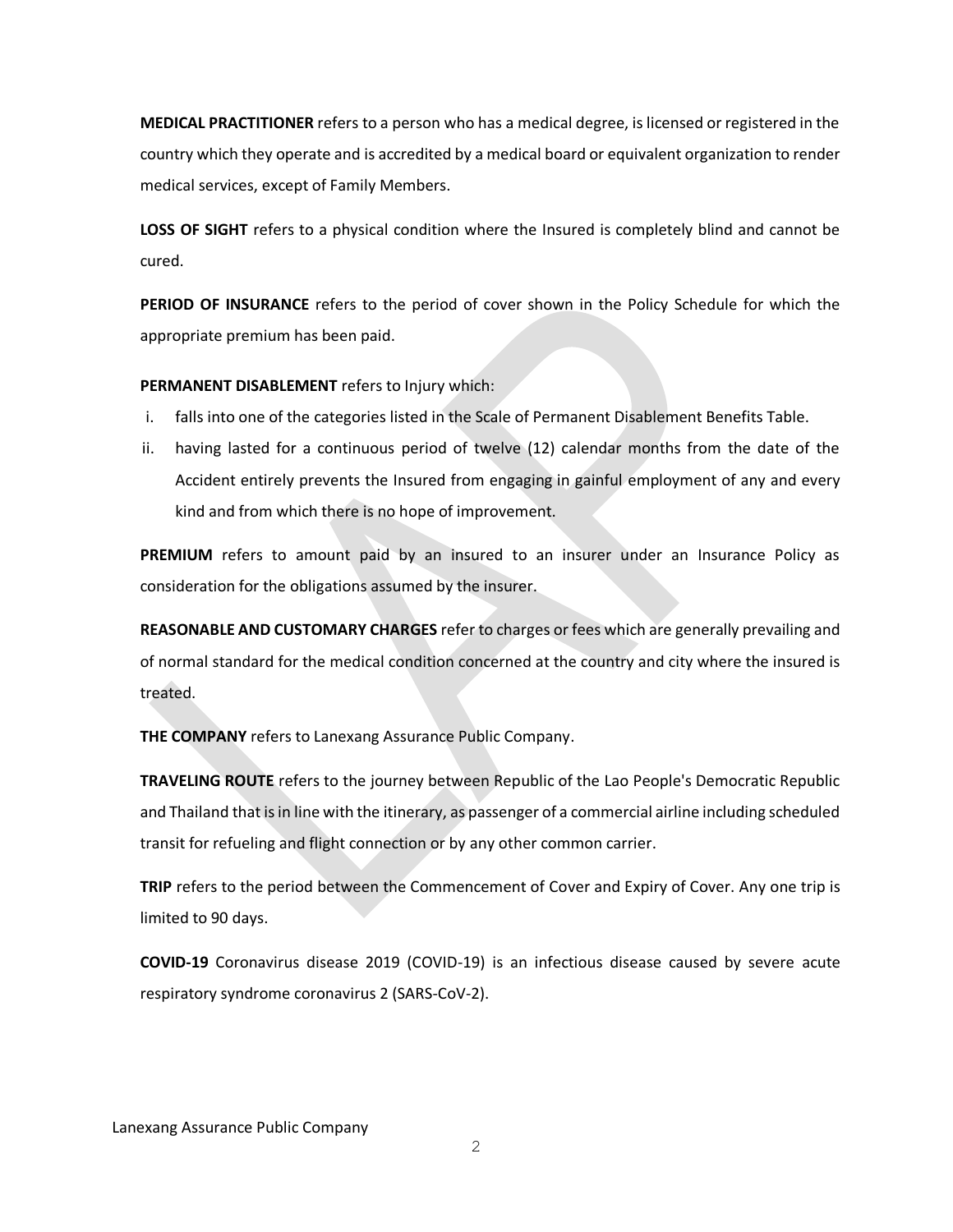# **2. SCOPE OF COVER**

## ❖ **PERSONAL ACCIDENT BENEFITS**

## • **ACCIDENTAL DEATH**

The Company will pay the sum insured as stated in the Schedule of Benefit, if the Insured sustained Accident during the Trip which results in Death within **180 days** from the day the incident occurred.

# • **PERMANENT DISABLEMENT**

The Company will pay the sum insured as stated in the Schedule of Benefit, if the Insured sustained Accident during the Trip, which results in Permanent Disablement. The disablement must be certified by a Medical Practitioner.

|                | <b>Table of Benefits</b>                              | <b>Scale of Compensation</b> |
|----------------|-------------------------------------------------------|------------------------------|
| $\mathbf{1}$   | <b>Accident Death</b>                                 | 100%                         |
| $\overline{2}$ | <b>Permanent Total Disablement</b>                    |                              |
| 2a             | Loss of Sight (both eyes)                             | 100%                         |
| 2 <sub>b</sub> | Loss of two limbs                                     | 100%                         |
| 2c             | Loss of one Limb and one eye                          | 100%                         |
| 2d             | Permanent Total and absolute disablement as certified | 100%                         |
|                | by Medical Practitioner                               |                              |
| 3              | <b>Permanent Partial Disablement</b>                  |                              |
| 3a             | Loss of Sight on one eye                              | 50%                          |
| 3 <sub>b</sub> | Loss of one limb                                      | 50%                          |
| 3c             | Loss of all toes                                      | 20%                          |
|                | <b>Two Phalanges</b>                                  | 5%                           |
|                | One Phalange                                          | 2%                           |
|                | More than one toe, each                               | 1%                           |
|                | Loss of hearing (both ears)                           | 50%                          |
|                | Loss of hearing (one ear)                             | 15%                          |
|                | Loss of Speech                                        | 50%                          |
|                | Loss of four fingers and thumb of one hand            | 40%                          |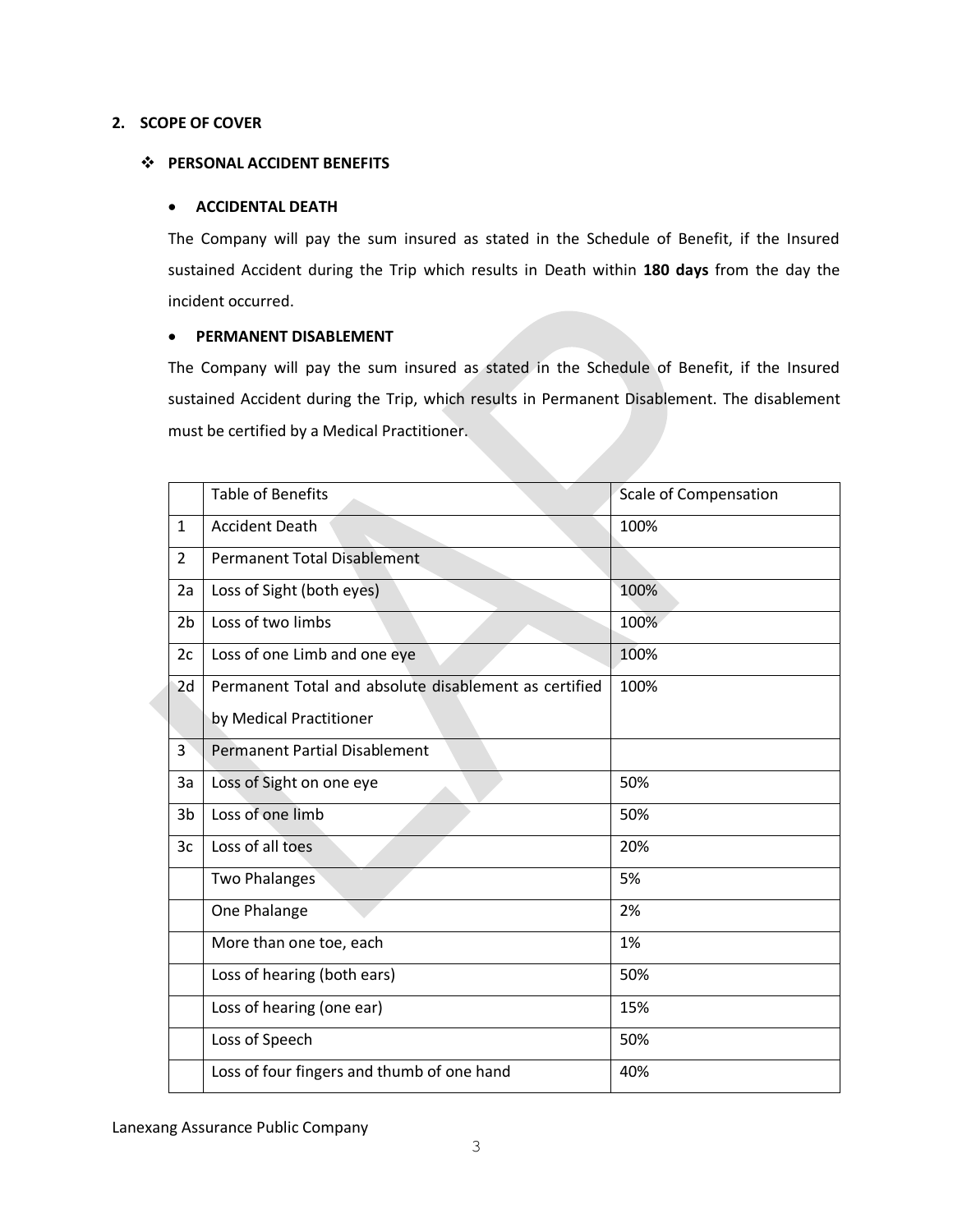| Loss of four fingers                         |                                     | 35%                          |          |    |         |  |  |
|----------------------------------------------|-------------------------------------|------------------------------|----------|----|---------|--|--|
| Loss of thumb - both phalanges               |                                     |                              | 25%      |    |         |  |  |
| Loss of thumb - one phalange                 |                                     |                              | 10%      |    |         |  |  |
| Loss of Index finger                         |                                     |                              |          |    |         |  |  |
| i)                                           | One Phalange                        | 4%                           |          |    |         |  |  |
| ii)                                          | <b>Two Phalanges</b>                | 8%                           |          |    |         |  |  |
| iii)                                         | <b>Three Phalanges</b>              | 10%                          |          |    |         |  |  |
| Loss of Middle finger                        |                                     |                              |          |    |         |  |  |
| i)                                           | One Phalange                        | 2%                           |          |    |         |  |  |
| ii)                                          | <b>Two Phalanges</b>                | 4%                           |          |    |         |  |  |
| iii)                                         | <b>Three Phalanges</b>              | 6%                           |          |    |         |  |  |
| Loss of ring finger                          |                                     |                              |          |    |         |  |  |
| i)                                           | One Phalange                        | 2%                           |          |    |         |  |  |
| ii)                                          | <b>Two Phalanges</b>                | 4%                           |          |    |         |  |  |
| iii)                                         | <b>Three Phalanges</b>              | 5%                           |          |    |         |  |  |
|                                              | Loss of little finger               |                              |          |    |         |  |  |
| i)                                           | One Phalange                        | 2%                           |          |    |         |  |  |
| ii)                                          | <b>Two Phalanges</b>                | 3%                           |          |    |         |  |  |
| iii)                                         | <b>Three Phalanges</b>              | 4%                           |          |    |         |  |  |
| Loss of Metacarpals                          |                                     |                              |          |    |         |  |  |
| i)                                           | First or second (additional)        | 3%                           |          |    |         |  |  |
| $\mathsf{ii}$                                | Third, fourth or fifth (additional) | 2%                           |          |    |         |  |  |
| Any other part permanent partial disablement |                                     | As                           | assessed | by | Medical |  |  |
|                                              |                                     | Practitioner appointed by us |          |    |         |  |  |

# ❖ **MEDICAL AND EVACUATION BENEFITS**

#### • **OVERSEAS EMERGENCY MEDICAL EXPENSES**

The Company will reimburse to the Insured up to the limit specified in the Schedule of Benefit and Medical Expense Sub-limit Section which is reasonably and customary charges incurred whilst overseas as a direct, sole and independent result of Accident or Illness suffered by the Insured.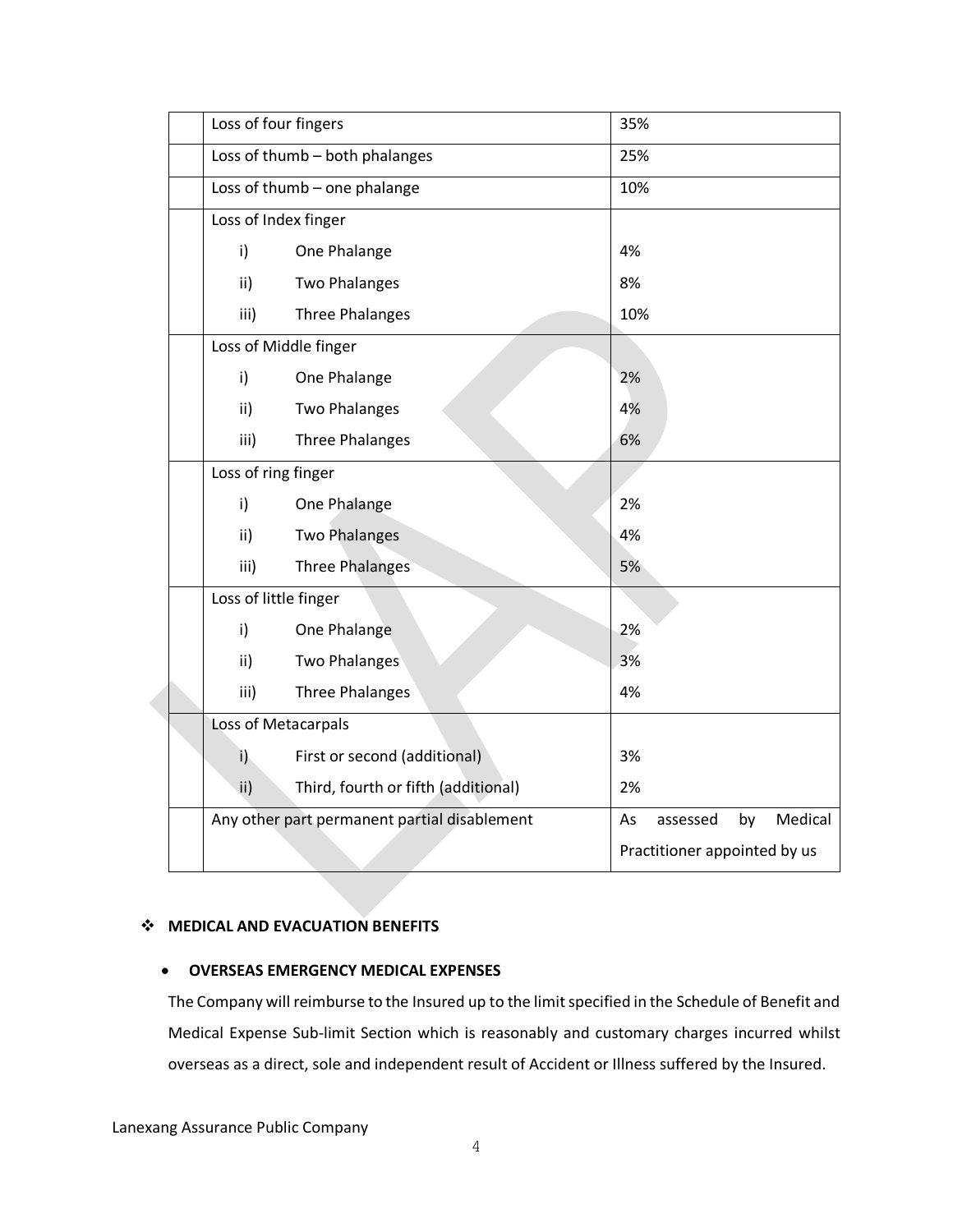Medical Emergency describes an acute injury or illness that poses an immediate risk to the insured's life or long-term health.

Deductible: 25 USD each claim.

#### • **OVERSEAS EMERGENCY MEDICAL EXPENSES DUE TO COVID-19**

The Company will reimburse to the Insured up to the limit specified in the Schedule of Benefit which is reasonably and customary treatment charges incurred whilst overseas as a direct, sole and independent result of Covid-19 infection suffered by the Insured.

Deductible: 25 USD each claim.

#### **EMERGENCY MEDICAL EVACUATION**

In the event of an accident or sudden illness, the Company will take charge the costs of transferring or repatriating the Insured to a properly equipped health centre or to his/her usual country of residence.

The Company, through its medical team, will decide which health centre the Insured is transferred to or whether repatriation is necessary, depending on the situation or gravity of the state the latter is in.

Afterwards, the Company's medical team will maintain the telephone contacts necessary with the medical centre and with the doctors attending to the Insured, and on the basis thereof will decide whether to transfer or repatriate the Insured, and on the most suitable means of transport to use.

For minor or less serious illnesses or accidents, which in the opinion of the medical team do not require repatriation, transfer will be performed in ambulance or another means of transport, to the place where adequate medical assistance can be provided.

The Insured will not be transported from one hospital to the other without getting the attending doctor to approve the medical report. This assistance is not a first-aid, it is secondary assistance.

## • **FOLLOW UP TREATMENT IN LAO PEOPLE'S DEMOCRATIC REPUBLIC**

Lanexang Assurance Public Company We will reimburse You, up to the limit specified in the schedule of benefit for Medical Expenses necessarily incurred as follow-up medical treatment in Lao People's Democratic Republic for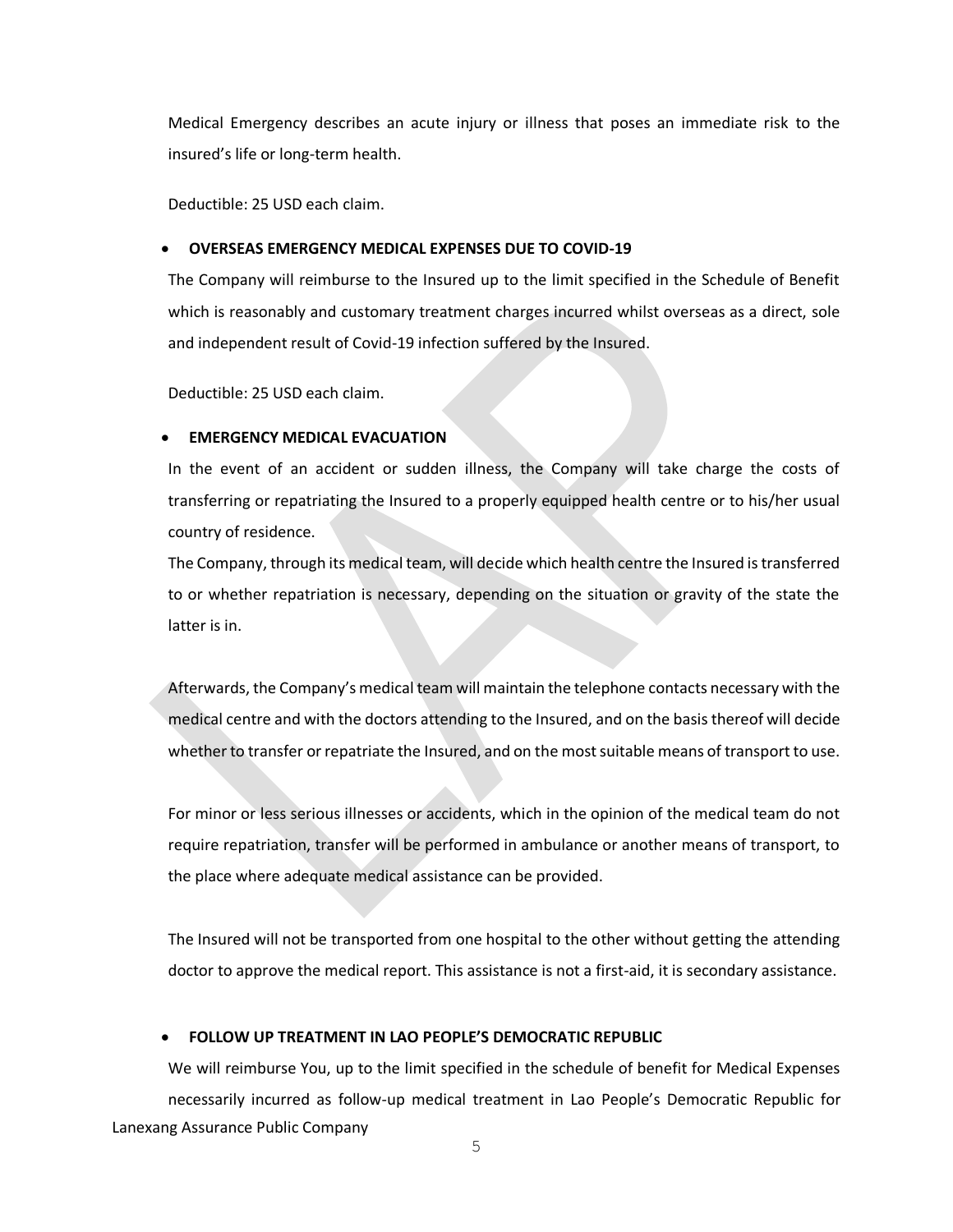Injury which You had sustained whilst Overseas. The time limit for seeking such medical treatment is as follows:

(i) if prior medical treatment has not been sought Overseas, You must seek medical treatment in Lao People's Democratic Republic within 48 hours upon Your arrival in Lao People's Democratic Republic. From the date of the first medical treatment in Lao People's Democratic Republic, You have up to a maximum of 30 days to continue medical treatment in Lao People's Democratic Republic up to the limit specified in the table of benefits, provided always that each visit for medical treatment is capped at USD250; or

(ii) if medical treatment had already been sought Overseas, You have up to a maximum of 30 days upon Your arrival in Lao People's Democratic Republic to continue medical treatment in Lao People's Democratic Republic up to the limit specified in the schedule of benefit.

For Sickness sustained while Overseas and where emergency medical evacuation has been arranged by the Third Party Administrator to return You to Lao People's Democratic Republic We will reimburse You, up to the limit specified in the table of benefits, the Medical Expenses necessarily incurred in Lao People's Democratic Republic for follow-up medical treatment for sickness which You had sustained whilst Overseas and where the Third Party Administrator has judged it to be medically appropriate to return You to Lao People's Democratic Republic for medical treatment and has arranged for such evacuation.

Deductible: 25 USD each claim.

## ❖ **TRAVEL INCONVENIENCE BENEFITS**

#### • **LOSS OF BAGGAGE AND PERSONAL EFFECTS**

The Insurer will supplement the compensation for which the carrier is liable up to a limit as indicated in the schedule of benefits, as a sum of both compensation payments, for the collection of baggage and possessions checked in by each Insured, in the event of loss during the carriage by air performed by the carrier company, for the purpose of which the Insured shall furnish a list of the contents including the estimated price and date of purchase of each item, as well as the settlement document of the compensation payment by the carrier.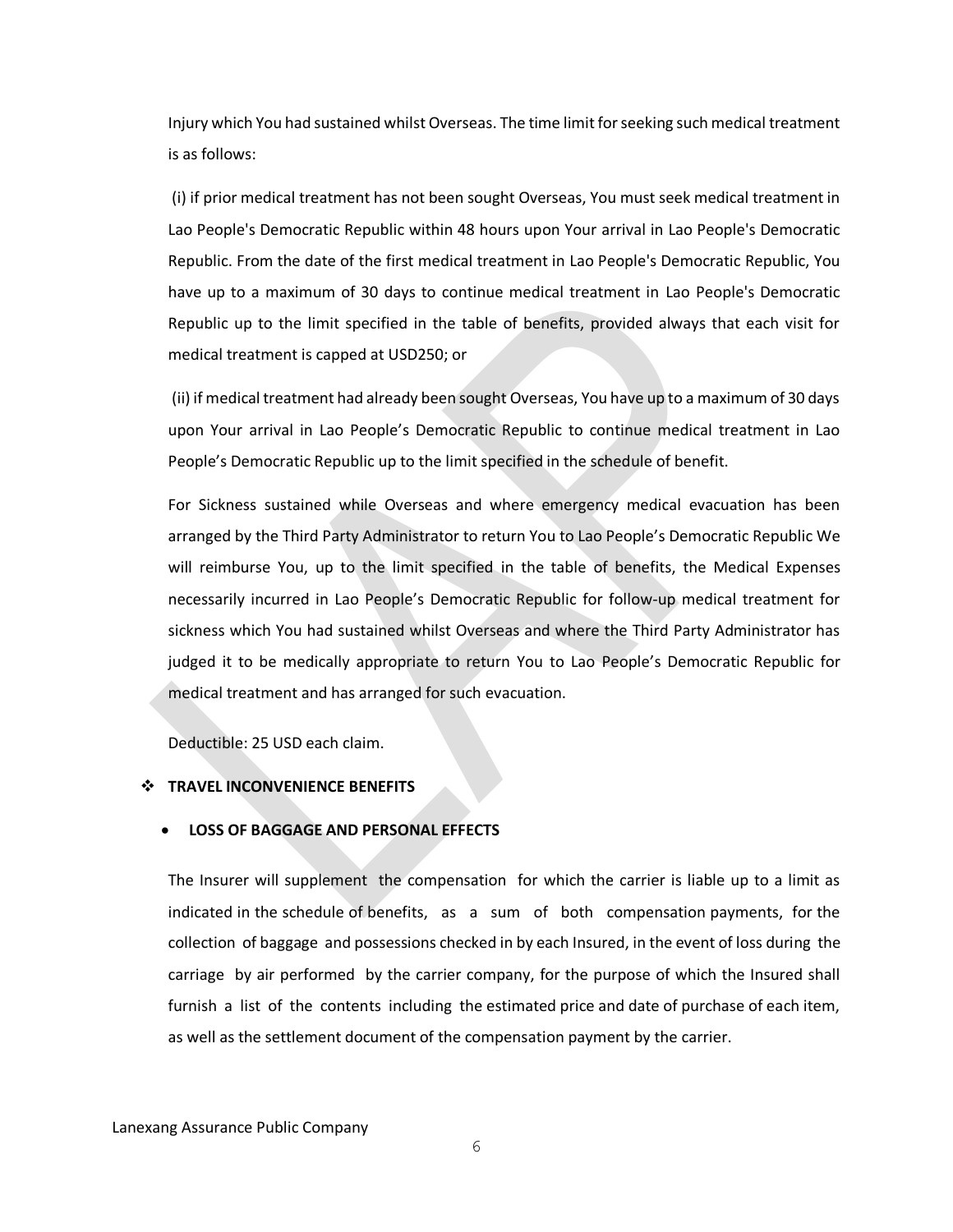Compensation payment for loss will be calculated according to the procedures recommended by international carriage by air organisations.

The minimum period of time that must elapse for the baggage to be considered to have been lost once and for all will be that stipulated by the carrier company but shall not be less than 21 days.

In addition to the General Exclusions to all the guarantees of this policy described in Section III of these General Conditions, Claims under LOSS OF BAGGAGE AND PERSONAL EFFECTS are not guaranteed when they are brought about by:

- Breakage of glass or china unless caused by an accident to the conveyance in which the Insured Person is travelling;
- Loss or damage caused by moth, vermin, electrical or mechanical breakdown, machinery breakdown, gradual deterioration or wear and tear (this does not apply to the loss of or damage to any item resulting from wear and tear to a clasp, setting or other fastening. carrier or container);
- Loss of cash, bank or currency notes, checks, postal orders, credit cards, charge cards, travel cards, bankers cards, travellers checks, travel tickets, passports, driving licences, green cards and petrol or other coupons;
- Claims resulting from confiscation, requisition, detention, destruction or damage by
- customs authorities or other such officials;
- Losses which are not reported to the Police or appropriate authorities within 24 hours of discovery or as soon as is reasonably practicable, and a Police or Property Irregularity report obtained;
- Breakage of sports equipment whilst in use or loss of or damage to pedal cycles or hired equipment;
- Loss of or damage to contact, corneal or micro-corneal lenses.

# • **PERSONAL MONEY AND DOCUMENTS**

In the case of loss of the Insured's passport, driving license while abroad, The Insurer will take charge of the expenses of the displacements necessary for obtaining a new passport driving license, national identity card or equivalent consular document, up to the sum insured as stated in the table of benefits.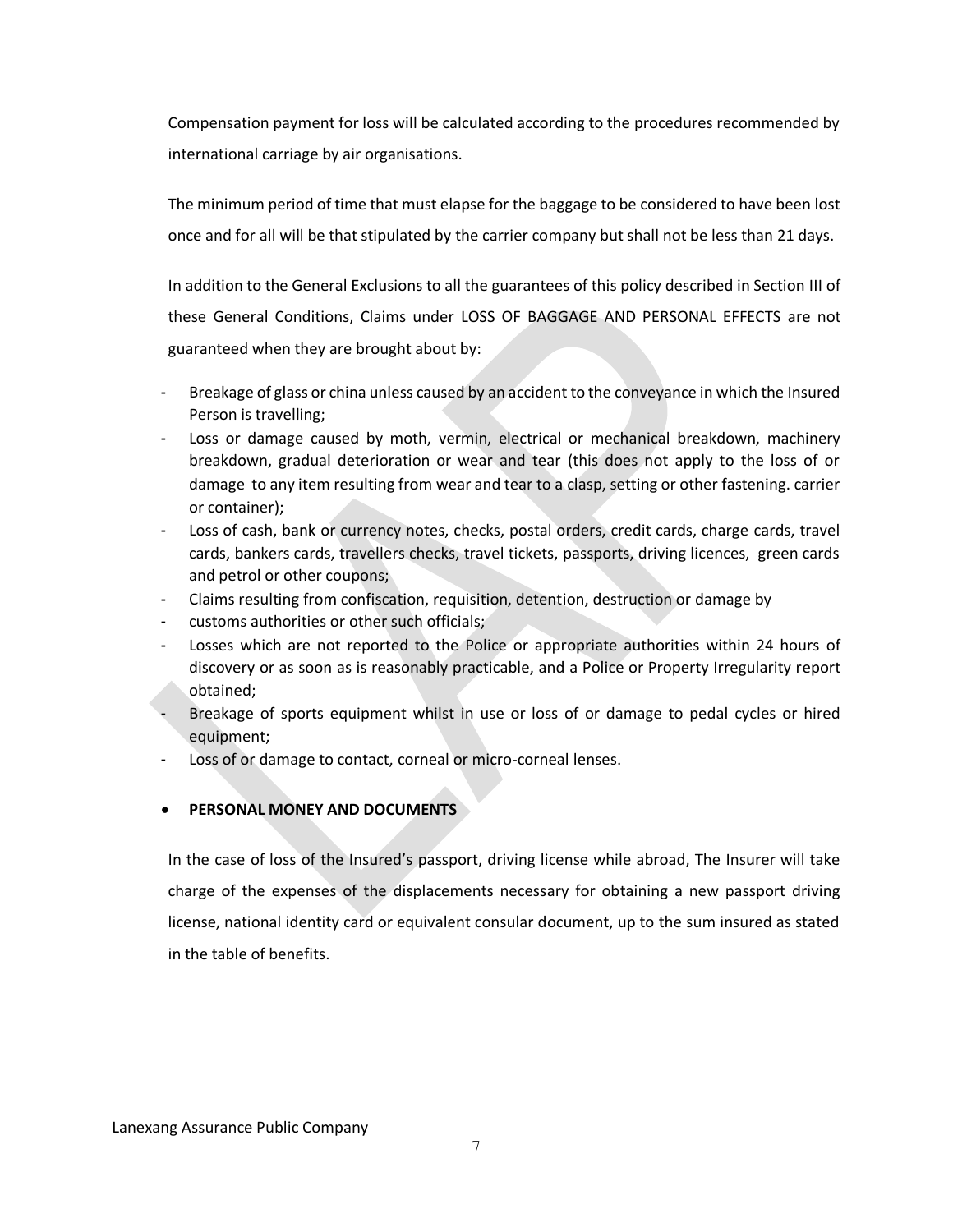#### • **BAGGAGE DELAY**

The Insurer covers the minimum delay of 6 hours in the arrival of registered and tagged luggage on an IATA Member Airline in the event the luggage was registered, with as maximum limit as stated in the Schedule.

All such claims shall be accompanied by documents duly certified by the Airline attesting to the occurrence of the event.

# • **TRAVEL DELAY**

In the event that transport services on which the Insured Person has previously booked to travel are delayed by at least 6 hours, the Company, subject to presentation of the corresponding original invoices, shall reimburse any additional expenses incurred as a result of the said delay with maximum limit as stated in the Schedule as follows:

In respect of the outward journey at commencement of the Covered Trip:

- The cost of the additional expenses (transport and hotel accommodation, as well as maintenance incurred as a result of the delay.
- Such payment will be made on presentation of the relevant original invoices up to USD 200 in the event of delay of more than 6 hours.

The Insured Person must obtain written confirmation from the carriers or their agents of the actual date and time of departure and the reasons for delay before a claim is considered under this Section of the Policy.

Claims under this Section shall be calculated from the actual time of departure of the conveyance on which the Insured Person was booked to travel, as specified in the booking confirmation.

#### • **TRAVEL REROUTE**

We will pay a Reroute Benefit if during the Insured's overseas trip, the Common Carrier the insured person is on is rerouted and arrives at its intended destination at least six hours later than the original scheduled arrival time stated in the Insured Person's travel document or ticket.

Such Rerouting must have been caused by Natural Disaster, inclement weather conditions, mechanical breakdown of the Common Carrier or any event beyond the control of its passengers.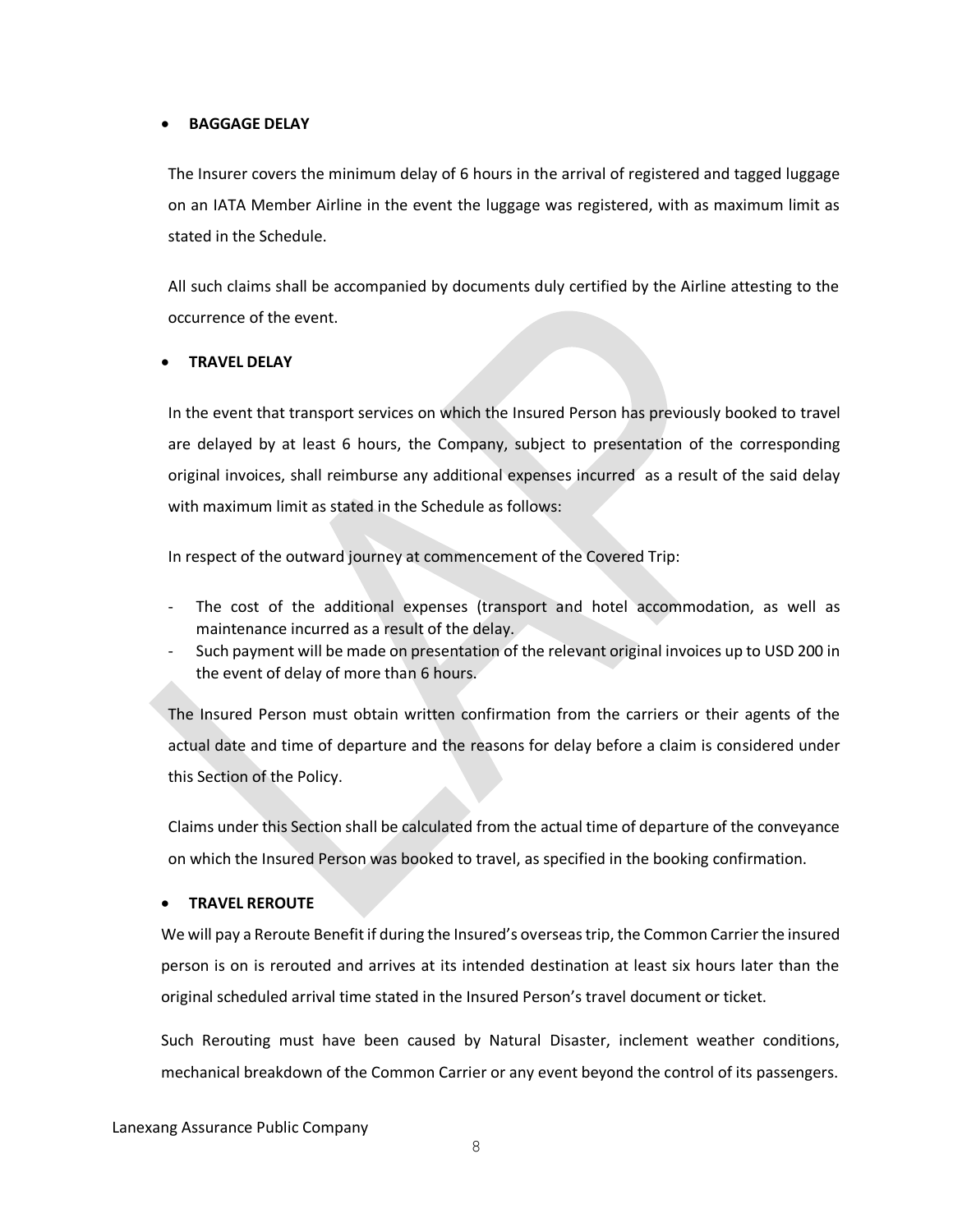The period of delay shall be calculated from the original arrival time of the Common Carrier as stated in the Insured Person's travel document or ticket to the actual arrival time of the Common Carrier at the intended destination

Details of the rerouted travel must be verified in writing by the operator of the common carrier.

If a claim is made for this benefit in respect of any event, a claim cannot be made for the Travel Delay Benefit.

We will not pay for claims arising directly or indirectly from, in respect of, or caused by:

- The delay of the Insured Person's arrival at the destination due to the Common Carrier's late departure;
- Failure to obtain written verification from the operator of the Common Carrier on the period and reason for such delay; or
- Strike, riot or industrial action or any similar event which existed on the Issue Date

# ❖ **PERSONAL LIABILITY**

# • **PERSONAL LIABILITY**

The Company guarantees the Insured, by payment by the latter of the relevant premium, to pay the compensation for which it may be civilly liable by law, for bodily or material damages caused involuntarily to third parties and products during the lifetime of the insurance contract, according to the definitions, terms and conditions set out in the policy and for incidents arising from the risk specified therein.

With the limit of the Sum Insured indicated in the Schedule and provided that the object of the claim is included under the policy cover, the following are also guaranteed:

- The furnishing of court bail, to guarantee the civil results of the procedure.
- the legal court costs.

In addition to the General Exclusions to all the guarantees of this policy described in Section III of these General Conditions, Claims under PERSONAL LIABILITY are not guaranteed when they are brought about by:

- employer's liability, contractual liability, or to a member of the inured Person's Family.
- Property belonging to the insured person or that is in the Insured Person's care, custody or control.
- Any willful, malicious or unlawful act.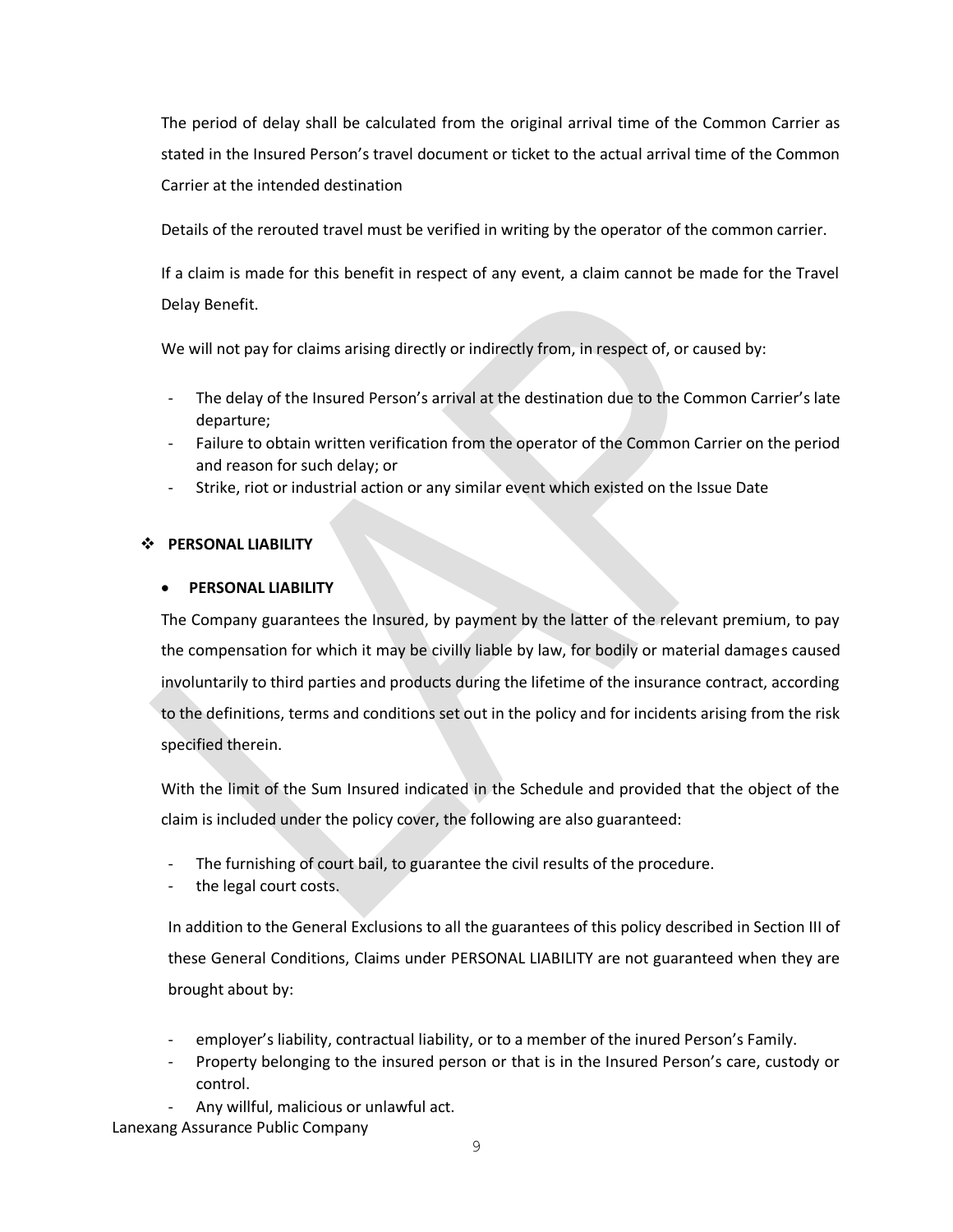- Anyy pursuit of trade, business or profession
- The ownership or occupation of land or buildings (other than occupation only of any temporary residence
- The ownership, possession or use of vehicles, aircraft or watercraft or any other conveyance
- The legal costs resulting from or in connection with any criminal proceedings
- The influence of intoxicants, mountaineering, winter sports of any description, contact sports of any description, riding or driving in races or rallies or the use of firearms; or
- Judgements that are not in the first instance delivered by or obtained from a Court of competent jurisdiction within the Republic of the Lao People's Democratic Republic or Thailand.

# **SECTION II: GENERAL CONDITIONS AND PROVISIONS**

# **1. DUTY OF DISCLOSURE**

The accuracy of the information provided over any means of electronic communications or in the Insured's proposal form will form the basis of and be part of the contract. Before Insured enter into the Insurance contract and during the Period of Insurance, Insured must declare to The Company everything Insured know or could reasonably be expected to know which will affect The Company's decision on the coverage and the terms of the insurance. If Insured are uncertain about whether a fact is relevant or not, Insured must declare to The Company about it. The Company will acknowledge receipt of acceptance of material information by stating these on the Policy Schedule. If Insured do not provide this information to The Company, The Company may:

- i. reduce the amount payable for the claim under this Policy; or
- ii. refuse to pay the claim that may arise; or
- iii. cancel Insured's Insurance Policy from inception.

# **2. ELIGIBILITY**

Persons eligible for cover under this Policy are:

i. A Leisure Traveller aged under 75 years.

# **3. AMENDMENT OF THE INSURANCE POLICY**

The Amendment of the Insurance Policy will be valid when The Company accepts such agreement and it is legally binding after a formal written statement being attached to the Policy or being issued as an endorsement by The Company's authorized representative.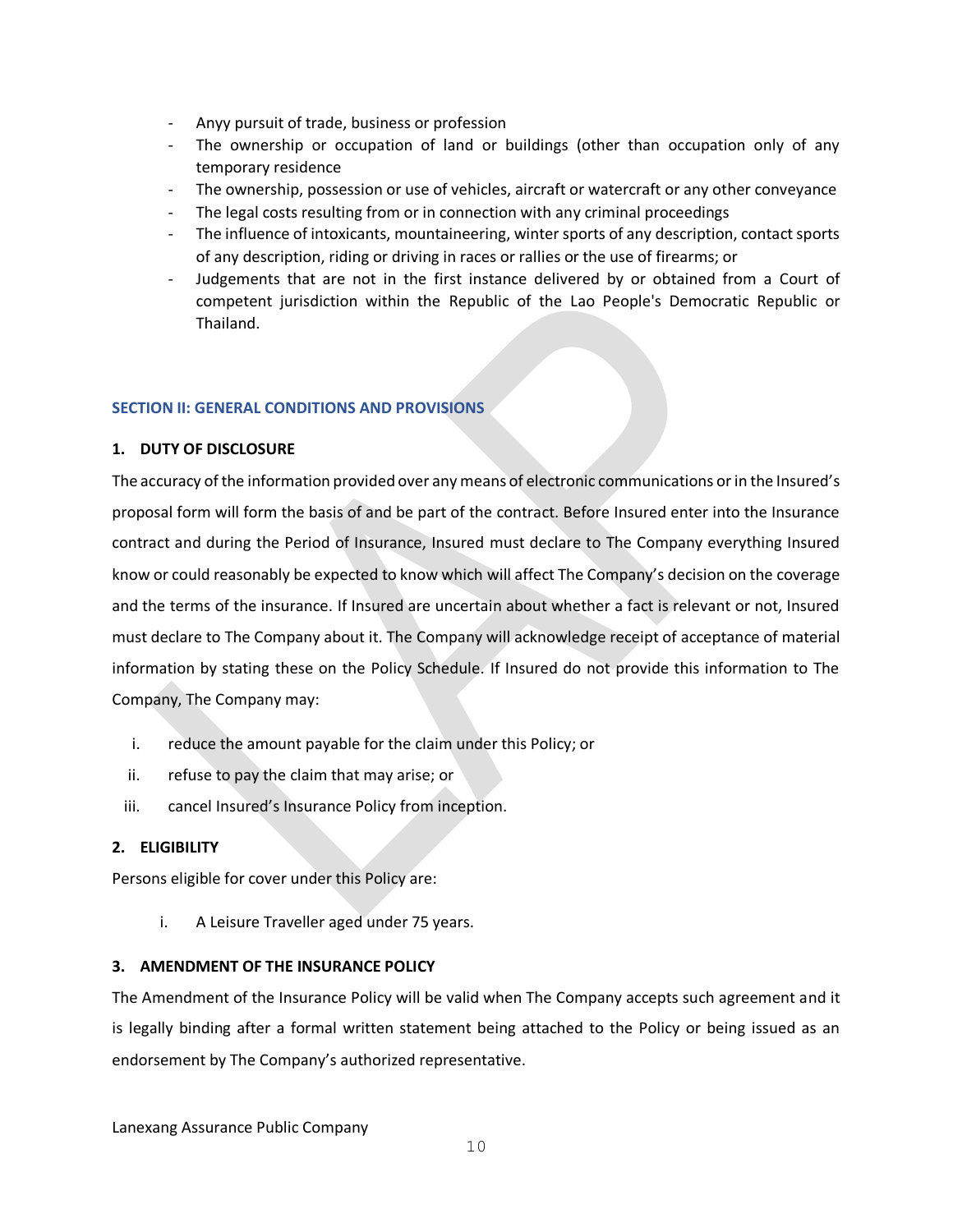## **4. CHANGE OF INSURANCE AGREEMENT**

Insured shall give The Company immediate written notice of any changes in the Country of Residence, occupation, pursuits or health of any Insured, which is likely to result in a material increase in hazard to The Company and shall pay any additional premiums that may be required by The Company. Failure to do so shall entitle The Company, in the event of a claim, to repudiate such a claim or at The Company's discretion, adjust the benefits payable.

The Company reserves the rights to amend the terms and provisions of this Policy on any Policy Anniversary date by giving Insured thirty (30) days' written notice of such change. Notice can be delivered via electronic means or sent by ordinary mail to Insured's last known correspondence address in The Company's records. No alteration to this Policy shall be valid unless approved in writing by The Company's authorized representative and reflected in an endorsement. No broker or advisor has the authority to amend or waive any of the terms and conditions of this Policy.

## **5. MISSTATEMENT**

# • **Misstatement of Age**

If the date of birth of any Insured has been incorrectly stated on the proposal form, then the annual premium shall be adjusted based on the correct age. Any excess premium that may have been paid as a result of any misstatement of age shall be refunded without interest. If at the correct age Insured would not have been eligible for cover under this Policy, no benefit shall be payable, and The Company's liability shall be limited to the refund of the premium paid without interest. Proof of age of each Insured must be submitted to The Company before any claims can be made under the Policy.

# • **Misstatement or fraud**

The Company shall have no liability to pay any benefit under this Policy if Insured or any Insured:

- − fail to fully and truthfully disclose to The Company all material information known (or which could reasonably be expected to be known) before inception of this policy and upon each renewal;
- − fail to properly fulfil the terms and conditions of this policy;
- − make any untruth statement;
- − omit, suppress or incorrectly state any material information affecting the risk;
- − make any claim that is fraudulent or exaggerated or make any false declaration or statement in support of a claim.

# **6. GOVERNING LAW AND JURISDICTION**

The Policy shall be governed by and interpreted in accordance with the Law of Lao People's Democratic

Republic. The jurisdiction is the competent court in Lao People's Democratic Republic.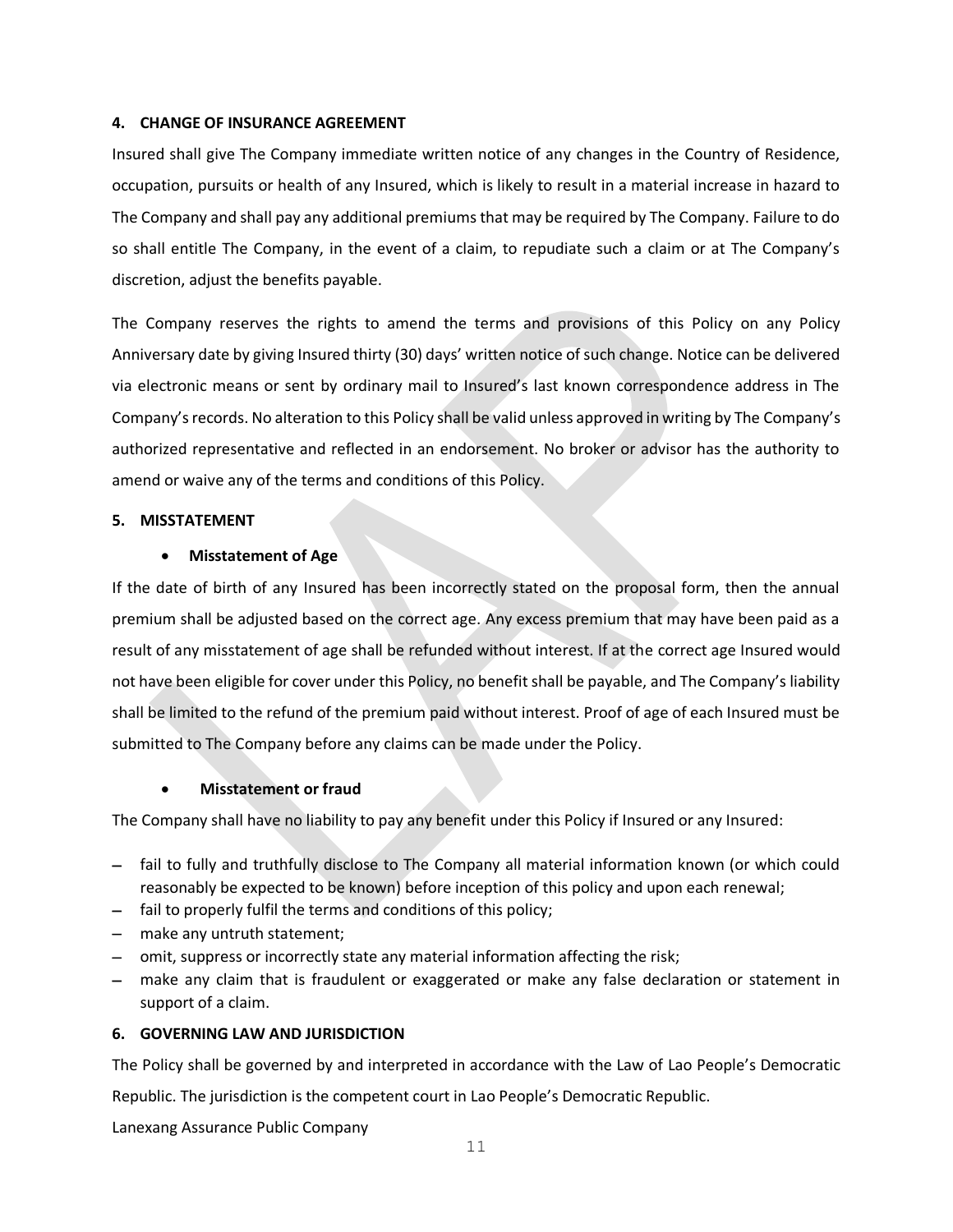## **7. CANCELLATION OF THE INSURANCE**

In the event the Insured cancel his/her application after the Company has issued the policy but prior to the effective date of the Policy, the Company shall refund the premium to the Insured after the deduction of cancellation administration fee. No refund shall be made after the effective date of the Policy or in the event the Insured returns home prior to the expiry of the Policy.

## **8. CURRENCY**

The currency of the premium and any coverage amounts (benefits) will be in US Dollar. Benefits paid in a local currency will be converted using the spot rates prevailing at the time The Company accesses the claims. This Provision remain applicable unless there is a regulation to control the use of currency.

## **9. CONFIDENTIALITY**

The Company shall keep all information to which Insured provided confidential either through filling the application form or via electronic communication.

## **10. DISAPPEARANCE**

If during the period of cover and whilst on the insured Trip, an Insured disappears following the disappearance, sinking or wrecking of a conveyance in which they were traveling and their body has not been found within **twelve (12) months** after the date of disappearance, they will be deemed to have died as a result of an Accident at the time of disappearance, sinking or wrecking of the conveyance. If benefit under **PERSONAL ACCIDENT BENEFITS** is payable because of a disappearance, the Company will only pay provided the Insured's estate give the Company a signed undertaking that the amounts will be repaid to the Company if the Insured is subsequently found to be alive.

# **11. MEDICAL AUTHORIZATION**

The Appointed Assistance Company would repatriate the Insured only when medical authorization from the attending doctor and the Appointed Assistance Company medical advisors certify that a repatriation is necessary.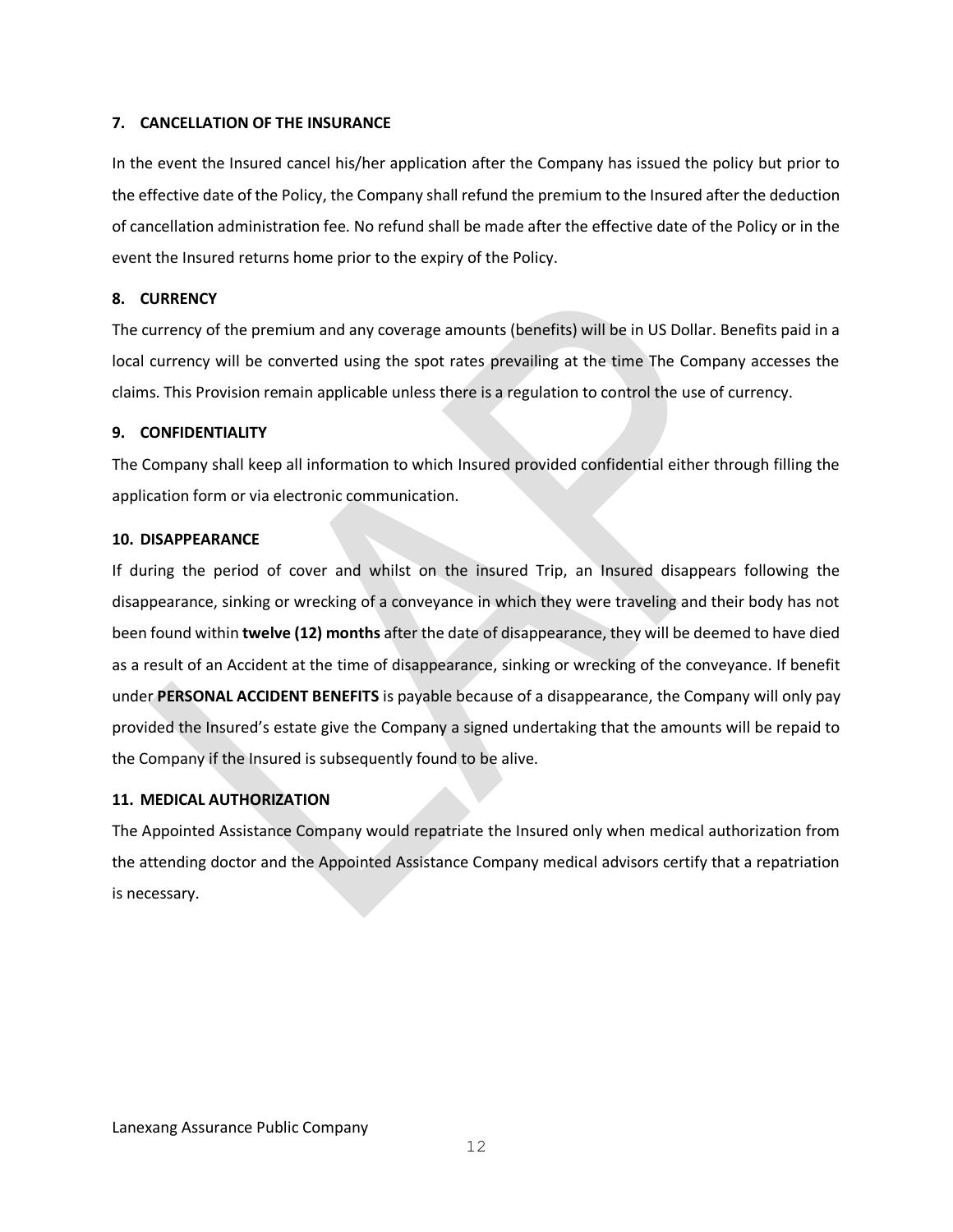## **SECTION III: GENERAL EXCLUSIONS**

#### **ADDICTION/ INTOXICATION**

Those claims derived from illnesses or pathological states caused by the voluntary consumption of alcohol, drugs, toxic substances, narcotics or medicines acquired without medical prescription, as well as any kind of mental illness or mental imbalance.

## **AERIAL ACTIVITIES**

This Policy does not pay claims arising from flying or other aerial activity except as a fare paying passenger in a fully licensed aircraft operated by a licensed commercial air carrier or recognized charter company.

#### **BACTERIAL & VIRAL INFECTION**

The Company will not pay for claims arising from bacterial or viral infections even if contacted by accident except bacterial infection that is the direct result of an accidental cut or wound.

#### **CARELESSNESS**

Those claims caused directly or indirectly by the bad faith of the Insured, by his/her participation in criminal acts, or as a result of his/her fraudulent, seriously negligent or reckless actions. The consequences of the actions of the Insured in a state of derangement or under psychiatric treatment are not covered either.

# **COSMETIC/ PLASTIC SURGERY**

Any Plastic, Elective, Reconstructive Surgery including treatments for skin, blemishes, aging spots, freckles, dandruff, hair loss, weight control or elective surgery to improve physical appearance, except where such Surgery is necessary for the repair of damage caused solely by bodily injuries as a result of an Accident.

# **HAZARDOUS ACTIVITIES & SPORTS**

Any treatment or accident arising from participating in:

- animal hunting (game hunting), car/ boat/ horse racing, Boxing
- all Skiing for recreation or competition including Jet Skiing, Skating, and Parachuting (unless to save Insured's life)
- while getting in, getting out or taxing in Balloons or Gliders
- Bungee Jumping, Mountain Climbing with or without Mountain Climbing Equipment and Diving using Oxygen Cylinders and others Breathing Apparatus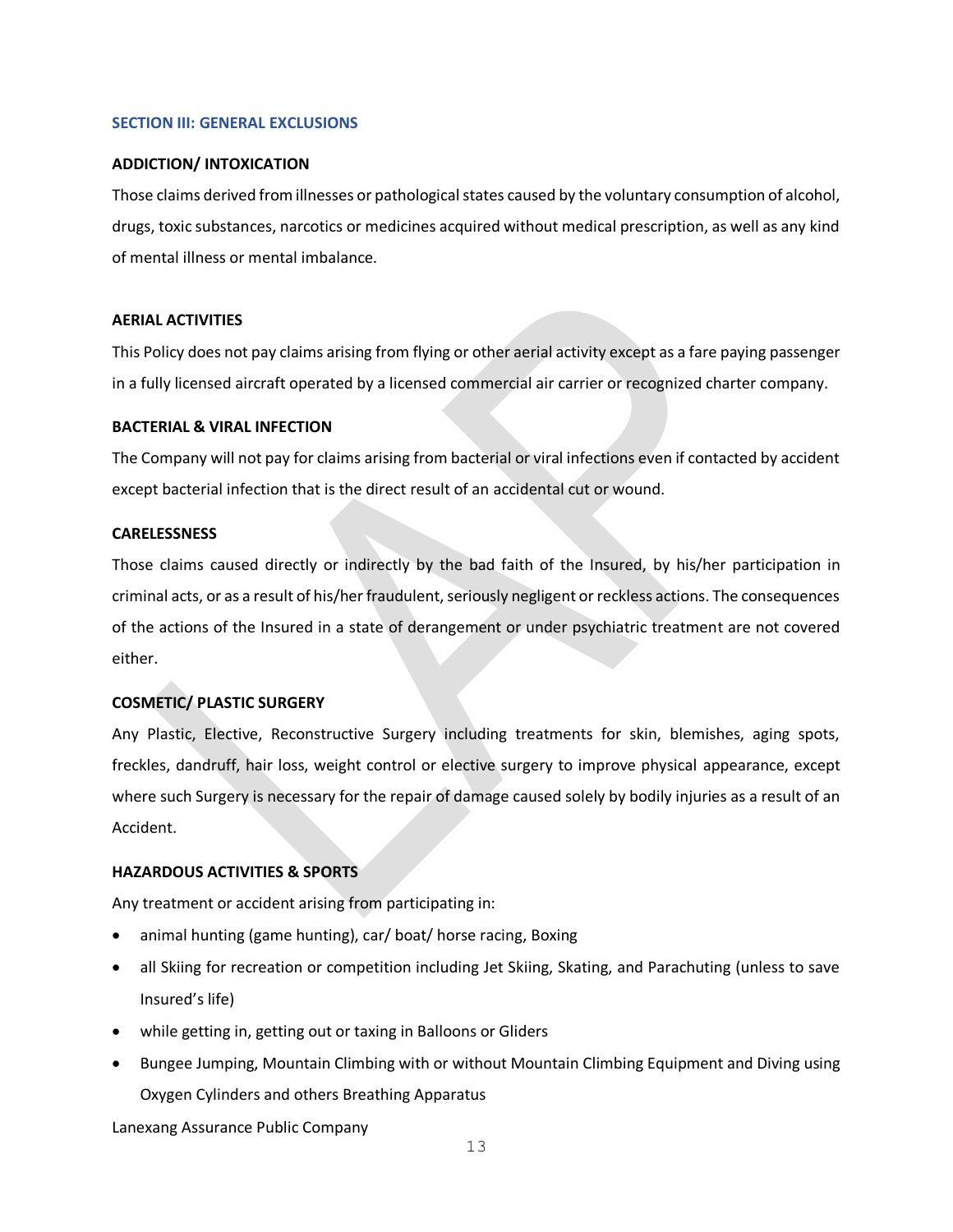- Travelling in an aircraft not operated by a commercial airline which is taxiing, taking off or landing.
- This extends to driving a car or motorcycle without a driver's license.
- Participation in competitions or tournaments organized by sporting federations or similar organizations.

#### **FELONY / MISDEMEANOR / BRAWLING**

- The Company will not indemnify the Insured in respect of any Liability or Injury arising out of criminal offences alleged.
- The Company will not pay claims for any accident occurring when the Insured is encouraging or taking part or participating in a brawling fight.

#### **FIT TO TRAVEL**

Where the Insured or his/her travelling companion were not fit to undertake the Trip as confirmed by his/her medical practitioner when booking the Trip or purchasing this policy.

#### **PSYCHIATRY**

Any diagnosis, medical investigation, symptom, diseases or treatment relating to emotional, stress, psychiatric or psychological disorders, Insanity, Behavioral or Characteristic Disorders. This extends to Concentration Problems, Autism, Depression, Eating Disorders or Anxiety.

#### **PRE-EXISTING CONDITION**

Any Pre-existing condition which the Insured received medical treatment, diagnosis consultation or prescribed drugs for which medical advice or treatment as recommended by physician preceding the Effective Date of the contract.

#### **PREGNANCY**

Any treatment arising from Pregnancy, Child Delivery, Abortion, Miscarriage (except accidental miscarriage), Infertility (includes Infertility Investigation and Treatment), Vasectomy or Contraception.

#### **RADIOACTIVITY**

Nuclear Weapons, Radiation, Radioactivity from Nuclear-Fuel or Nuclear Waste or Nuclear Radiation caused by combustion of fuel and Nuclear Fission which self-ignites. Explosion by Radioactivity Nuclear material or dangerous objects used in a Nuclear Explosion.

#### **SEXUALLY TRANSMITTED DISEASES (STDs)**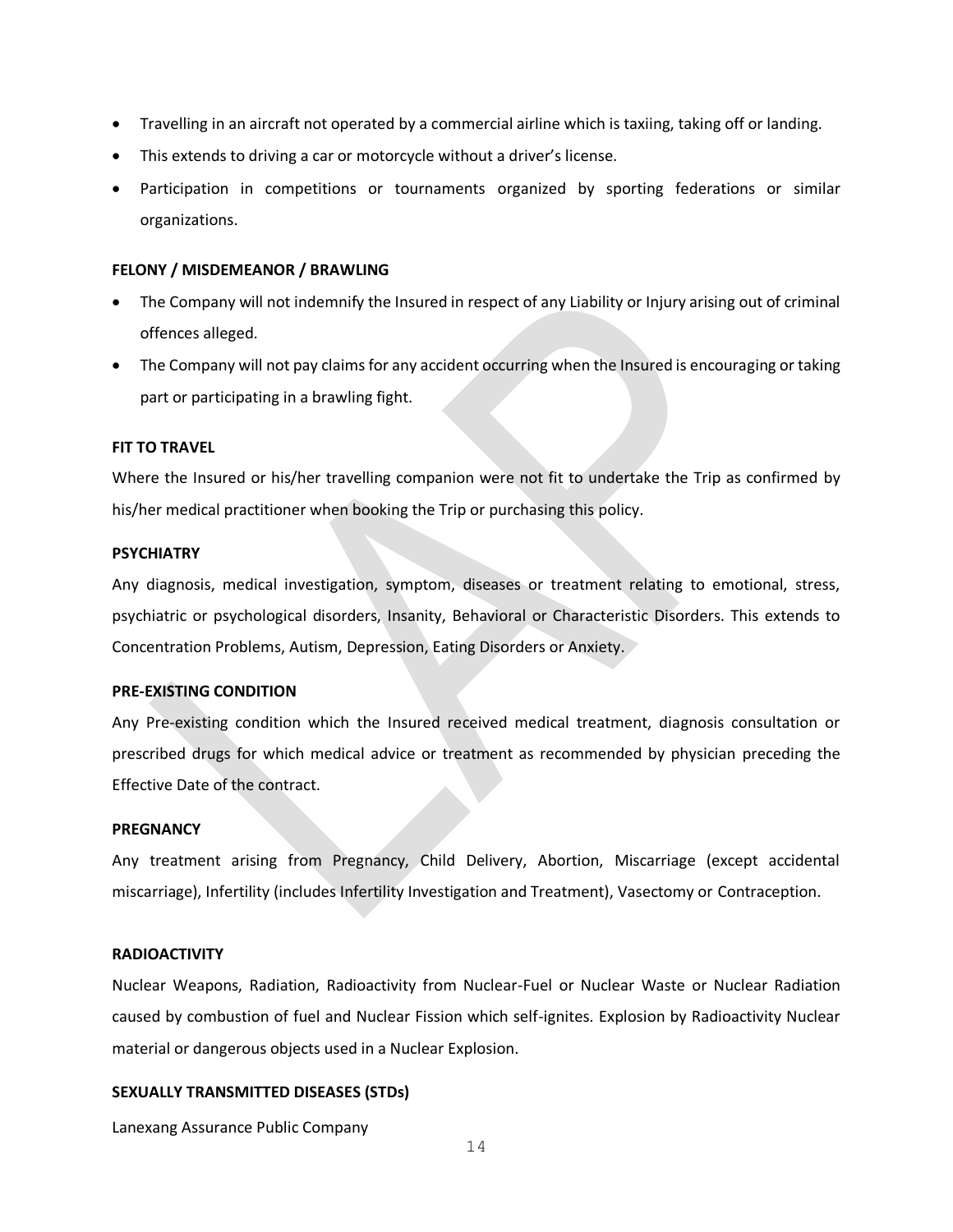Any investigation, test or treatment arising directly or indirectly from Sexually Transmitted Diseases, including Venereal Diseases, Immune Deficiency Syndrome (AIDs), any AIDs-related condition or infection by Human Immune Deficiency Virus (HIV).

#### **SONIC BANGS**

Loss, destruction or damage directly occasioned by pressure waves caused by aircraft and other aerial devices travelling at sonic or supersonic speeds.

#### **SUICIDE**

This Insurance does not cover suicide or attempting to commit suicide, self-inflicted accidents, attempting to cause accidents to him/herself or arranging for any third party to undertake such an act.

#### **TOUR OPERATOR & AIRLINE FAILURE**

Any claim that results from the tour operator, airline or any other company, firm or person not being able or not being willing to carry out any part of their obligation to the Insured.

#### **TRAVELLING AGAINST WHO ADVICE**

The Insured travel to a country, specific area or event when the World Health Organization (WHO) or regulatory authority in a country to/from which you are travelling has advised against all, or all but essential travel.

#### **WAR/ TERRORISM**

Any accidents or treatment arising from war (whether it is announced or not), invasion or execution by foreign enemy, Civil War, Revolution, Rebellions, Demonstrations against the government, Riot, Strike, Calamity or any political unrest having to announce martial law to control the situation, including Terrorism.

#### **NATURAL PHENOMENA**

Extraordinary natural phenomena such as floods, earthquakes, landslides, volcanic eruptions, atypical cyclonic storms, falling objects from space and aerolites, and in general any extraordinary atmospheric, meteorological, seismic or geological phenomenon.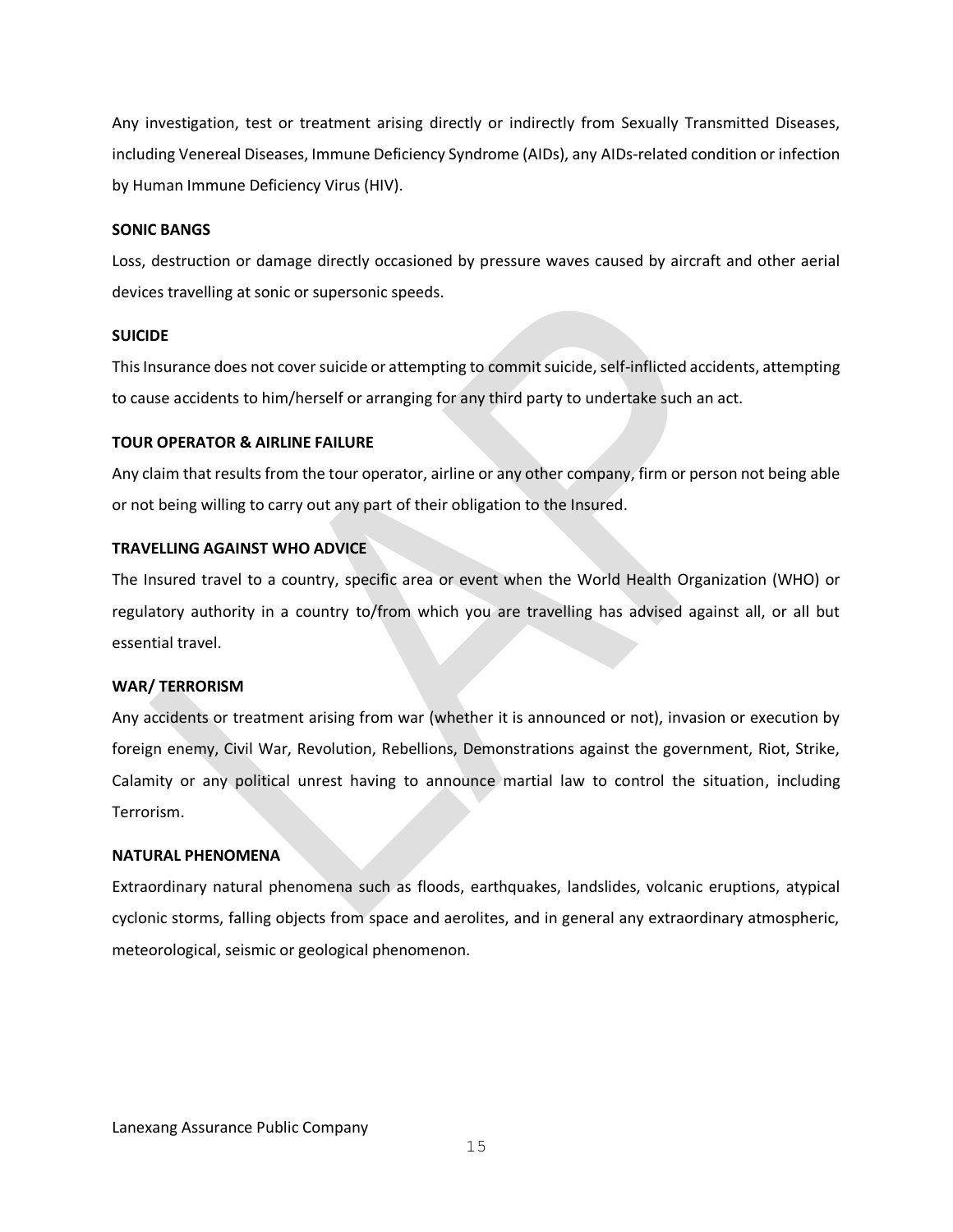#### **SECTION IV: CLAIM PROCEDURE**

## **1. CLAIM**

In the event of any occurrence which may give rise to a claim for indemnity under this Policy, the Insured (or the Insured's Relative in case of death) shall:

- a) give notice to the Company in writing with full details within **30 consecutive days** after the completion of the Trip or **24 consecutive hours** from the date of Accident in the case of death or disablement if practicable,
- b) give the Company at his/her own expense all medical evidence, certificates, reports, original receipts, proof of ownership, documentation and any other evidence, verified by authorized person, which the Company may require from the Insured to support his/her claim.

In the event of an Emergency, Serious Accident or Illness, please call the 24-hours Appointed Assistance Company helpline number shown on the Insured's card. The Insured shall provide his/her name, policy number and details of his/her Accident or Illness, contact details of his/her attending doctor, his/her present location and how he/she can be contacted.

## **2. LEGAL PROCEEDINGS**

No action at law or in equity shall be brought under this Policy against the Company prior to the expiration of **60 days** after the proof of claim has been filed in accordance with the requirements of this Policy nor shall such action be brought at all unless it is brought within **5 years** from the expiration of the period within which proof of claim is required under this Policy. If the Company shall disclaim liability for any claim under this Policy and no action has within **five (5) calendar months** from the date of such disclaimer been commenced against The Company, then the claim shall for all purposes be deemed to have been abandoned and shall not thereafter be recoverable.

# **3. DISPUTE RESOLUTION**

- The Parties may agree to take part in the dispute resolution or mediation in good faith and undertake to honor the terms of any settlement reached.
- Or If any dispute is not reached any settlement through dispute resolution and mediation methods, the dispute may be submitted to Lanexang Assurance Public Company in Lao People's Democratic Republic and an arbitral award shall be final and in force to the Parties of the dispute.